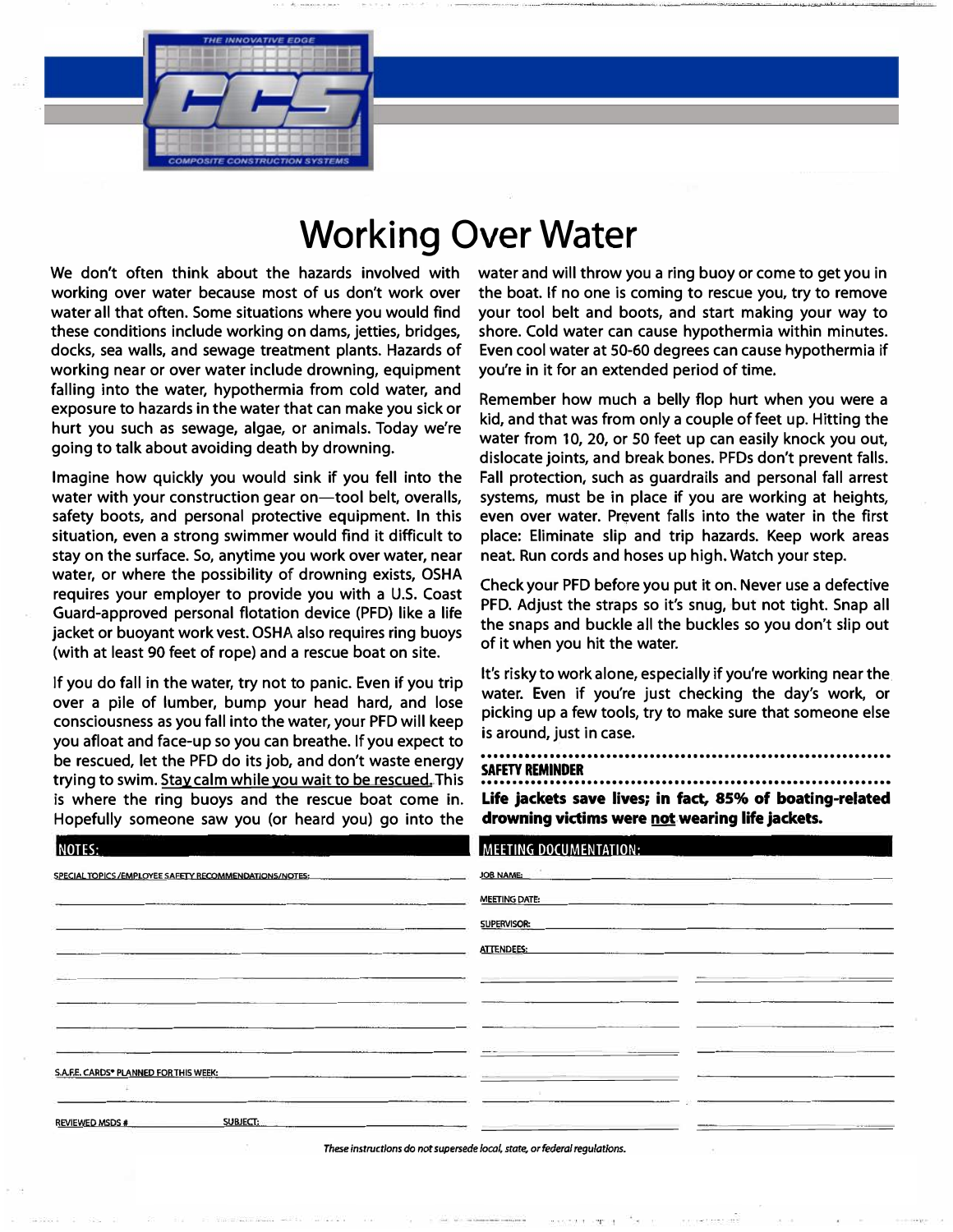# **Types of Hammers**

**A hammer is a striking tool that is commonly used and too often misused. Before you select a hammer for the job, you need to know what each hammer is designed to do and what materials it can strike safely. Hammers come in various sizes, shapes, and weights. Use the right hammer for the work you're doing, and never use a hammer in a way that it was not designed to be used.** 

- **• A claw hammer is the most popular hammer for general work. The handle can be made of wood, fiberglass, or steel. Weights range from 16 to 24 ounces. It is used for hammering nails and the claw can be used to remove nails. Never strike a hardened metal surface with a claw hammer.**
- **• A ball-peen hammer is usually used in metalworking and has no claw. It is commonly used by a mechanic for shaping metal and closing rivets.**
- **• Cross- and straight-peen hammers are used for shaping metal and driving pins and tacks.**
- **• A club hammer has a double-faced head and is useful for light demolition work, as well as striking chisels and driving masonry nails.**
- **• A sledgehammer is a heavy hammer used for driving stakes, and breaking up concrete, stone, or masonry. It's also useful in demolition.**
- **• A joiner's mallet is used for driving chisels or to tap wood joints where a metal hammer would damage the wooden surface of the workpiece.**

**• A soft-faced hammer is typically made of hard and soft rubber, and can be used to prevent damage to the material being struck.**

**Once you've selected a hammer, inspect it before you begin to work. Make sure the head of the hammer is firmly attached to the handle. Do not use a hammer that has a loose, cracked, or splintered handle. Check the hammer head for dents, cracks, chips, mushrooming, or excessive wear. Never use a damaged or defective hammer; instead, tag it and take it out of service immediately.** 

**Hammers can be dangerous. You could strike a body part (most likely your hand or fingers). Chips, nails, or debris could hit you in the eye or face. Vibration and repetitive motion can cause hand and wrist injuries. Wear gloves that improve your grip and provide some cushioning for your hands. Always wear safety glasses or safety goggles.** 

**Look around before you swing a hammer, especially a sledgehammer. You'll need plenty of room to swing so you won't hurt anyone or catch the hammer on another object. Hold the hammer firmly and be careful if your hands are sweaty. You don't want the hammer to fly out of your hand. Be sure you have good balance and a solid footing. Keep your eyes focused on the object you are hitting.** 

#### . ................................................................ . **SAFETY REMINDER**

.................................................................. **Don't use the side (or cheek) of a hammer for striking. This area is not hardened and you may damage the tool.** 

| MEETING DOCUMENTATION: |
|------------------------|
| JOB NAME:              |
| <b>MEETING DATE:</b>   |
| SUPERVISOR:            |
| <b>ATTENDEES:</b>      |
|                        |
|                        |
|                        |
|                        |
|                        |
|                        |

*These instructions do not supersede local, state,* **or** *federal regulations.* 

-- -------,-' - ·1-·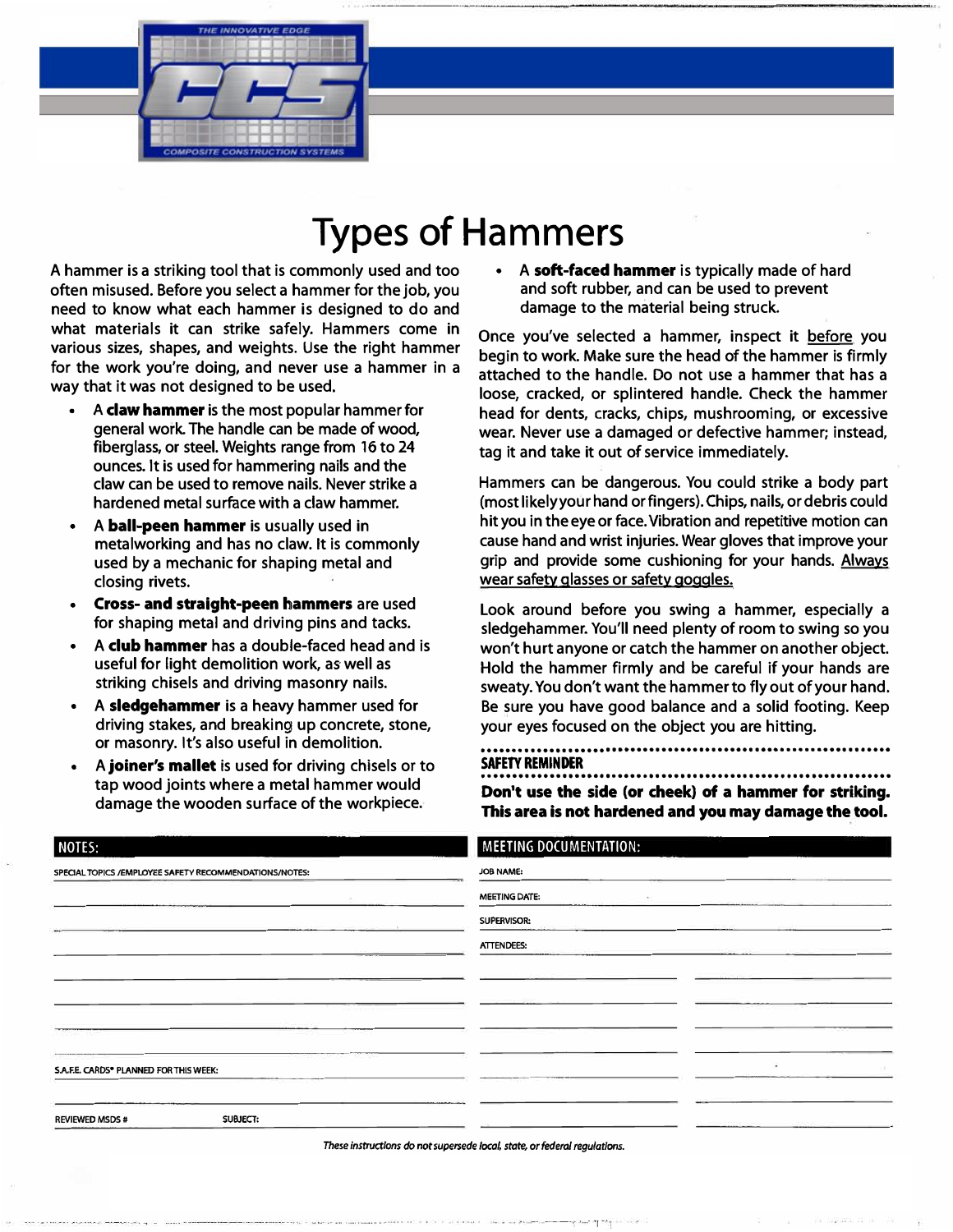

# **Pre-Shift Checklist for Forklifts**

**Before you use any forklift, do a pre-shift inspection so you can find little problems before they become big hazards. Don't use a generic checklist, or go from memory. Use the checklist designed for the specific forklift you will be using.** 

### The following items should be on your forklift inspection **checklist in addition to specific items for your forklift:**

- **Ii!! Make sure the operator's manual is on the truck and that it is legible.**
- **Ii!! Warning decals and placards should be in place and legible-including one stating the forklift's rated capacity.**
- **Ii!! Inspect tires: check condition and pressure. Look for cuts, gouges, or other damage.**
- **Ii!! Check the condition of the forks, including the top clip retaining pin and the heel. Make sure forks don't have cracks or broken weld points.**
- $\boldsymbol{Z}$  **If there are attachments other than forks, make certain that they are connected correctly and working properly.**
- **Ii!! Check the fluid levels including oil, water, fuel, hydraulic fluid, and the battery electrolyte.**
- **Ii!! Inspect hydraulic hoses, cylinders, fittings, valves, and controls for leaks and damage.**
- **II** Look in the operator's compartment and clean **out grease, mud, trash, debris, etc.**
- **If there is supposed to be a fire extinguisher in the cab, make sure that it's there and charged.**
- $**✓**$  **Sit in the operator's seat. Check the seat belt and adjust the mirrors.**
- **Ii!! Start the forklift. Check the brakes, parking brake, horn, back-up alarm, rotating or flashing light, and headlights.**
- **Ii!! Try all of the lift controls. Make sure that the controls and the lift operate smoothly, and that the controls return to their neutral positions.**
- Raise the forks upward to the highest level and **then back down to make sure they move with no problems.**
- $\boxtimes$  Move the forklift forward, backward, and turn **left and right. Accelerating, braking, and steering should all be smooth and solid. Listen for unusual sounds. Park in a new location.**
- **Ii!! Shut down the forklift. Check for leaks on the floor or ground where the forklift was originally parked.**

**If you find that the forklift has leaks, is damaged, needs repairs, or is unsafe in any way, do not use it. Remove it from service, report the problem to your supervisor immediately, and record the problem in the inspection log.** 

**Remember that you have to be trained to operate a forklift and you have to pass a test. Additionally, no one under eighteen years old is ever allowed to operate a forklift.** 

. ................................................................ . **SAFETY REMINDER**  .................................................................. **Riders are only allowed if they have seats and seat belts.** 

| NOTES:                                                                                                                      | MEETING DOCUMENTATION:                                                    |
|-----------------------------------------------------------------------------------------------------------------------------|---------------------------------------------------------------------------|
| SPECIAL TOPICS / EMPLOYEE SAFETY RECOMMENDATIONS/NOTES:<br><u> Silaya ya matu m</u> a<br>Control of the Control of the Con- | <b>JOB NAME:</b>                                                          |
|                                                                                                                             | <b>MEETING DATE:</b>                                                      |
|                                                                                                                             | SUPERVISOR:                                                               |
|                                                                                                                             | <b>ATTENDEES:</b>                                                         |
|                                                                                                                             |                                                                           |
|                                                                                                                             |                                                                           |
|                                                                                                                             |                                                                           |
| <b>S.A.F.E. CARDS® PLANNED FOR THIS WEEK:</b>                                                                               | comments and states                                                       |
|                                                                                                                             |                                                                           |
| SUBJECT:<br><b>REVIEWED MSDS #</b>                                                                                          |                                                                           |
|                                                                                                                             | These instructions do not supersede local, state, or federal regulations. |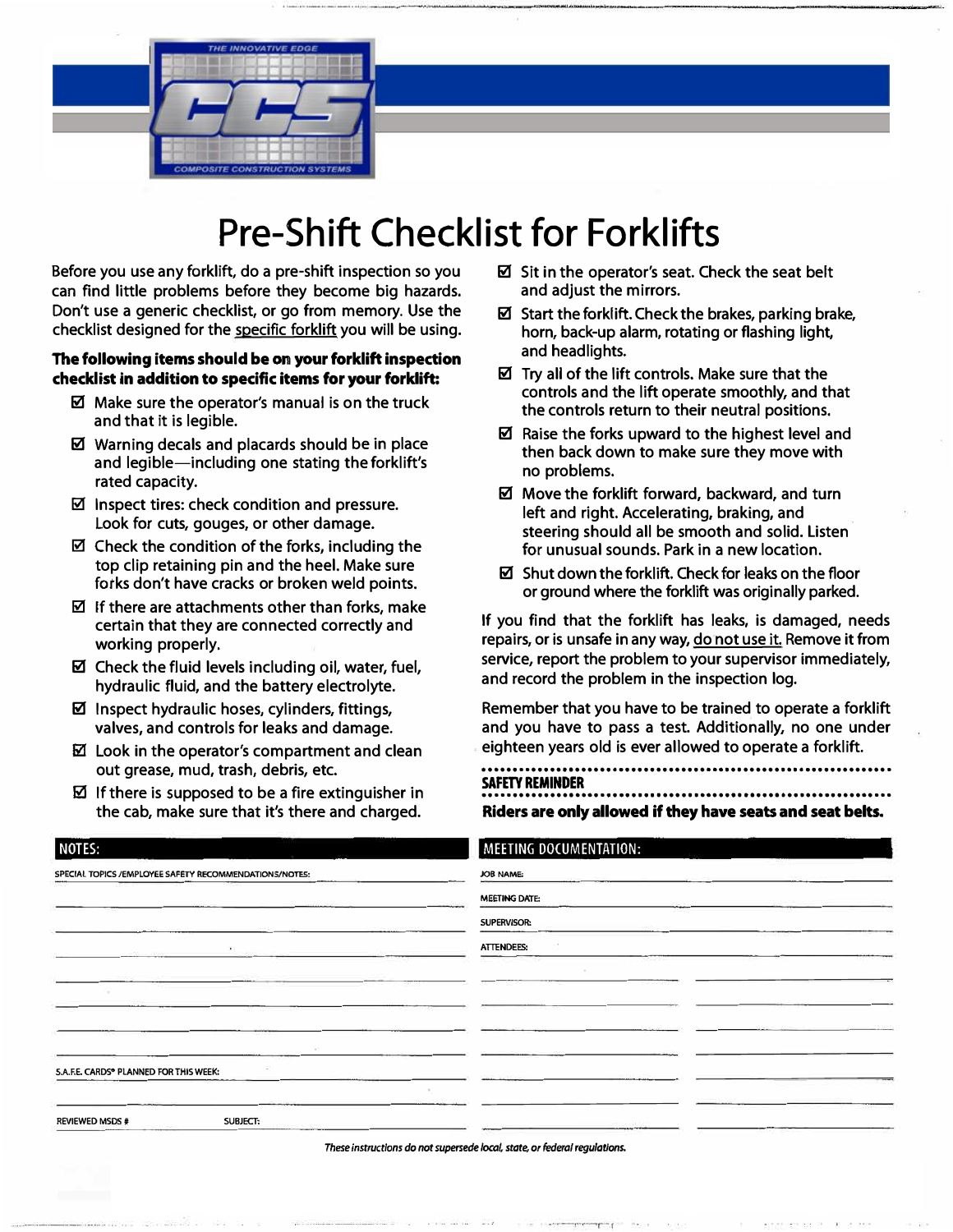

## **Ladders**

**Falls from portable ladders are one of the leading causes of occupational injuries and fatalities. In fact, ladder fall injuries are a significant hazard both on the job and at home. In the U.S., more than 500,000 people per year are treated for ladder-related injuries, and about 300 people die.**

**The National Institute for Occupational Safety and Health has identified 5 major causes of ladder fall incidents:** 

- **1, Incorrect extension ladder setup angle: People tend to set extension ladders at shallower angles than they should. The result can be a bad fall because the ladder base slides out. Follow the 4-to-1 rule.**
- **2. Inappropriate ladder selection: To avoid structural failure, you need to select a ladder with the proper duty rating (weight limit).**
- **3. Insufficient ladder inspection: Regularly maintain and inspect every ladder you use. Look for loose joints; rungs and rails that are slippery, damaged, or cracked; and other problems. Tag damaged ladders and take them out of use.**
- **4. Improper ladder use: Use a ladder as it was intended, watch your step, and don't engage in dangerous behavior like overreaching, carrying objects as you climb, or "hopping" a ladder into a new position while you're standing on it.**
- **5. Lack of access to ladder safety tools and information: Read the labels and warnings on the rails of the ladder. Pay attention during**

**safety training. If you still have doubts about which ladder to choose, or how to safely use, inspect, or maintain it, talk with your supervisor.** 

**Choose the right ladder for the job. Consider the material. Ladders can be made of wood, fiberglass, or aluminum. If you will be working anywhere near electricity or power lines, never use an aluminum ladder because aluminum conducts electricity; fiberglass is the best choice. Be sure to select a ladder that is really long enough to reach the work. Remember that you should never stand on either of the top two steps. Get a ladder that will support the load safely. Ladders have very specific weight limits. They range from a Type Ill, light-duty, household ladder with a duty rating of 200 pounds, to a Type IAA, extra-heavy-duty industrial ladder that will support 375 pounds. Make sure you add in the weight of your tools, PPE, and materials.** 

**Here are a few more tips. Set ladders up on level and firm ground. If you're getting off the ladder at the top, it has to extend 36 inches beyond the upper floor or landing. Maintain three points of contact when climbing a ladder; that means you won't be carrying tools or materials in your hands. Only one person should be on a ladder at a time. Never attempt to move a ladder while standing on it.** 

### . .................•.•••••..................................•...... **SAFETY REMINDER** ..................••••.•.•..................................•.....

**Never put a ladder on boxes, buckets, stacked bricks, a crate, etc., to reach a little higher.** 

| NOTES:                                                | MEETING DOCUMENTATION:                                                    |
|-------------------------------------------------------|---------------------------------------------------------------------------|
| SPECIAL TOPICS/EMPLOYEE SAFETY RECOMMENDATIONS/NOTES: | JOB NAME:                                                                 |
|                                                       | <b>MEETING DATE:</b>                                                      |
|                                                       | SUPERVISOR:                                                               |
|                                                       | <b>ATTENDEES:</b>                                                         |
|                                                       |                                                                           |
|                                                       |                                                                           |
|                                                       |                                                                           |
|                                                       |                                                                           |
| S.A.F.E. CARDS® PLANNID FOR THIS WEEK:                |                                                                           |
|                                                       |                                                                           |
| <b>REVIEWED MSDS #</b><br><b>SUBJECT:</b>             |                                                                           |
|                                                       | These Instructions do not supersede local, state, or federal regulations. |